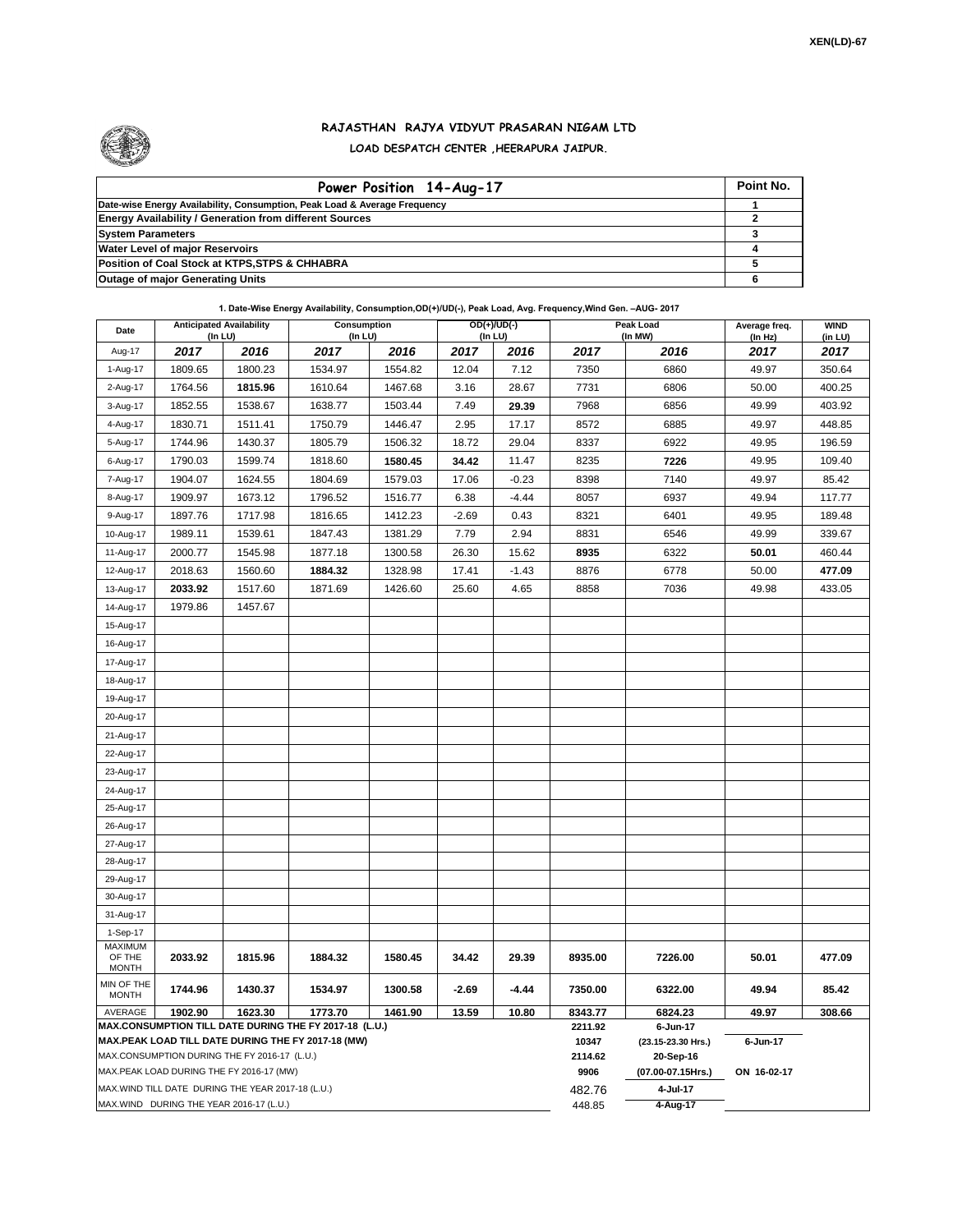## **2.Anticipated Availability/Generation From Different Sources**

|                | (In LU)                                |               |            |                      |               |            |                      |               |            |                      |
|----------------|----------------------------------------|---------------|------------|----------------------|---------------|------------|----------------------|---------------|------------|----------------------|
| S.No.          | Sources Available to Rajasthan /       | Prior         | Prior      | <b>Actual Energy</b> | Prior         | Prior      | <b>Actual Energy</b> | Prior         | Prior      | <b>Actual Energy</b> |
|                | Installed Capacity as on 30.09.2016    | assessment    | assessment | Received             | assessment    | assessment | Received             | assessment    | assessment | Received             |
|                | (In MW)                                | of Avail. For | of Avail.  |                      | of Avail. For | of Avail.  |                      | of Avail. For | of Avail.  |                      |
|                |                                        | next Dav      |            |                      | next Day      |            |                      | next Day      |            |                      |
|                |                                        |               | 11-Aug-17  |                      |               | 12-Aug-17  |                      |               | 13-Aug-17  |                      |
| 1              | KTPS (1240/1240)                       | 42.00         | 42.00      | 37.23                | 42.00         | 42.00      | 36.62                | 42.00         | 42.00      | 37.26                |
| $\overline{2}$ | STPS (1500/1500)                       | 55.00         | 55.00      | 43.75                | 55.00         | 55.00      | 43.14                | 55.00         | 55.00      | 44.10                |
| 3              | DHOLPUR GAS CCPP (330/330)             | 0.00          | 0.00       | 0.00                 | 0.00          | 0.00       | 0.00                 | 0.00          | 0.00       | 0.00                 |
| 4              | RAMGARH (273.5/273.5)                  | 46.00         | 45.00      | 42.35                | 46.00         | 46.00      | 45.09                | 46.00         | 46.00      | 45.18                |
| 5              | RAPP-A(200/200)                        | 0.00          | 0.00       | 0.00                 | 0.00          | 0.00       | 0.00                 | 34.00         | 0.00       | 23.45                |
|                |                                        | 0.00          | 0.00       | 0.00                 | 0.00          | 0.00       | 0.00                 | 0.00          | 0.00       |                      |
| 6              | MAHI (140/140)                         |               |            |                      |               |            |                      |               |            | 0.00                 |
| 7              | CHAMBAL (RPS+JS) (135.5/271)           | 0.00          | 0.00       | 0.00                 | 0.00          | 0.00       | 4.64                 | 0.00          | 0.00       | 3.34                 |
| 8              | <b>GIRAL LIGNITE (250/250)</b>         | 0.00          | 0.00       | 0.00                 | 0.00          | 0.00       | 0.00                 | 0.00          | 0.00       | 0.00                 |
| 9              | CHHABRA TPS 1000/1000)                 | 164.00        | 164.00     | 144.41               | 164.00        | 164.00     | 144.81               | 164.00        | 164.00     | 140.14               |
| 10             | ADANI (TPS) + KALISINDH (TPS)          | 280.00        | 424.00     | 326.76               | 284.00        | 280.00     | 228.41               | 284.00        | 284.00     | 219.74               |
|                | (1200+1200/1320+1200)                  |               |            |                      |               |            |                      |               |            |                      |
| 11             | WIND FARM (3980.40/4119.15)            | 451.00        | 407.00     | 460.44               | 446.00        | 451.00     | 477.09               | 347.00        | 446.00     | 433.05               |
| 12             | SOLAR POWER(737.70/1295.70)            | 0.00          | 0.00       | 0.00                 | 0.00          | 0.00       | 0.00                 | 0.00          | 0.00       | 0.00                 |
| 13             | CAPTIVE POWER PLANTS                   | 0.00          | 0.00       | 0.00                 | 0.00          | 0.00       | 0.00                 | 0.00          | 0.00       | 0.00                 |
| 14             | REGIONAL (INTRA STATE) O.A. (VLTPS)    | 0.00          | 0.00       | 0.00                 | 0.00          | 0.00       | 0.00                 | 0.00          | 0.00       | 0.00                 |
| 15             | OPEN ACCESS                            | $-30.43$      | $-22.54$   | $-22.54$             | $-78.99$      | $-30.43$   | $-30.51$             | $-64.72$      | $-78.99$   | $-74.83$             |
| 16             | BIOMASS - (101.95/119.25)              | 5.00          | 5.00       | 4.53                 | 5.00          | 5.00       | 4.56                 | 5.00          | 5.00       | 6.19                 |
| 17             | BARSINGHSAR LTPS(250/250)              | 26.00         | 26.00      | 24.34                | 26.00         | 26.00      | 22.94                | 26.00         | 26.00      | 24.17                |
| 18             | RAJWEST (1080/1080)                    | 201.00        | 201.00     | 141.85               | 201.00        | 201.00     | 133.07               | 201.00        | 201.00     | 133.39               |
|                | <b>TOTAL (A): 1-18</b>                 | 1239.57       | 1346.46    | 1203.12              | 1190.01       | 1239.57    | 1109.86              | 1139.28       | 1190.01    | 1035.18              |
| 19             | <b>BBMB COMPLEX</b>                    |               |            |                      |               |            |                      |               |            |                      |
|                | a) BHAKRA(230.79/1516.3)               | 37.31         | 36.70      | 37.25                | 37.70         | 37.31      | 37.12                | 36.81         | 37.70      | 37.44                |
|                | b) DEHAR (198/990)                     | 28.79         | 28.79      | 28.48                | 28.70         | 28.79      | 28.34                | 28.36         | 28.70      | 28.41                |
|                | c) PONG (231.66/396)                   | 54.58         | 54.58      | 54.58                | 54.58         | 54.58      | 54.49                | 45.46         | 54.58      | 52.87                |
|                | TOTAL : a TO c                         | 120.68        | 120.07     | 120.32               | 120.98        | 120.68     | 119.95               | 110.62        | 120.98     | 118.72               |
| 20             | <b>CENTRAL STATIONS</b>                |               |            |                      |               |            |                      |               |            |                      |
|                | d) SINGRAULI (300/2000)                |               |            |                      |               |            |                      |               |            |                      |
|                |                                        | 89.91         | 85.63      | 84.18                | 89.91         | 89.91      | 84.11                | 90.62         | 89.91      | 82.40                |
|                | e) RIHAND<br>(310.24/3000)             | 78.23         | 78.23      | 76.41                | 98.99         | 78.23      | 81.46                | 105.45        | 98.99      | 94.96                |
|                | f) UNCHAHAR-I(20/420)                  | 0.28          | 0.00       | 1.83                 | 0.00          | 0.28       | 0.96                 | 1.60          | 0.00       | 0.42                 |
|                | g) UNCHAHAR-II& III(61/630)            | 2.14          | 1.29       | 7.65                 | 0.87          | 2.14       | 3.95                 | 6.42          | 0.87       | 2.66                 |
| h)             | INDIRA GANDHI STPS(JHAJHAR) 0.00/1500) | 0.00          | 0.00       | 0.00                 | 0.00          | 0.00       | 0.00                 | 0.00          | 0.00       | 0.00                 |
|                |                                        |               |            |                      |               |            |                      |               |            |                      |
|                | i) NCTPS DADRI St-II (43.22/980) +     | 0.78          | 1.70       | 4.37                 | 0.23          | 0.78       | 1.96                 | 3.84          | 0.23       | 1.89                 |
|                | DADRI-TH                               |               |            |                      |               |            |                      |               |            |                      |
|                | j) DADRI GAS (77/830)                  | 1.21          | 0.23       | 1.08                 | 0.17          | 1.21       | 1.09                 | 1.20          | 0.17       | 0.75                 |
|                | k) ANTA<br>(83.07/419)                 | 0.00          | 0.00       | 0.00                 | 0.00          | 0.00       | 0.00                 | 0.00          | 0.00       | 0.00                 |
|                | I) AURAIYA<br>(61.03/663)              | 0.00          | 0.00       | 0.00                 | 0.00          | 0.00       | 0.00                 | 0.00          | 0.00       | 0.00                 |
|                | m) NAPP<br>(44/440)                    | 9.12          | 8.16       | 8.16                 | 9.12          | 9.12       | 9.12                 | 9.12          | 9.12       | 9.12                 |
|                | (125/440)<br>n) RAPP-B                 | 31.09         | 31.09      | 31.09                | 31.35         | 31.09      | 31.09                | 31.35         | 31.35      | 31.35                |
|                | o) RAPP-C<br>(88/440)                  | 19.62         | 19.62      | 19.62                | 19.62         | 19.62      | 19.62                | 19.62         | 19.62      | 19.62                |
|                | p) SALAL<br>(20.36/690)                | 4.79          | 4.79       | 4.79                 | 4.75          | 4.79       | 4.79                 | 4.76          | 4.75       | 4.70                 |
|                | q) URI<br>(70.37/720)                  | 16.24         | 16.76      | 14.84                | 16.41         | 16.24      | 15.18                | 16.21         | 16.41      | 14.79                |
|                | r) TANAKPUR<br>(10.86/94)              | 2.51          | 2.51       | 2.31                 | 2.51          | 2.51       | 2.45                 | 2.51          | 2.51       | 2.44                 |
|                | s) CHAMERA - (105.84/540)              | 25.15         | 25.15      | 25.15                | 25.15         | 25.15      | 25.15                | 25.15         | 25.15      | 25.15                |
|                | t) CHAMERA-II (29.01/300)              | 6.96          | 6.96       | 6.96                 | 6.96          | 6.96       | 6.96                 | 6.96          | 6.96       | 6.96                 |
|                | u) CHAMERA-III (25.21/231)             | 5.97          | 6.02       | 6.02                 | 5.97          | 5.97       | 5.97                 | 5.97          | 5.97       | 6.01                 |
|                | v) DHAULIGANGA (27/280)                | 6.42          | 6.50       | 6.50                 | 6.42          | 6.42       | 6.42                 | 6.42          | 6.42       | 6.48                 |
|                | w) DULHASTI (42.42/390)                | 10.05         | 10.09      | 10.09                | 2.64          | 10.05      | 10.05                | 10.02         | 2.64       | 3.22                 |
|                |                                        |               |            |                      |               |            |                      |               |            |                      |
|                | x) SEWA (13/120)                       | 2.16          | 2.16       | 2.16                 | 2.62          | 2.16       | 2.22                 | 2.62          | 2.62       | 2.62                 |
| y)             | <b>NJPC</b>                            | 34.83         | 34.83      | 34.83                | 34.83         | 34.83      | 34.83                | 34.83         | 34.83      | 34.83                |
|                | (112.00/1500)+RAMPUR(31.808/412.02)    |               |            |                      |               |            |                      |               |            |                      |
|                |                                        |               |            |                      |               |            |                      |               |            |                      |
|                | z) TEHRI (75/1000)                     | 18.36         | 18.29      | 18.29                | 18.43         | 18.36      | 17.65                | 18.36         | 18.43      | 18.43                |
|                | aa) KOTESHWR (33.44/400) + PARBATI3    | 20.40         | 20.40      | 33.62                | 20.40         | 20.40      | 33.26                | 20.40         | 20.40      | 32.73                |
|                | (56.73/520)                            |               |            |                      |               |            |                      |               |            |                      |
|                | ab) TALA                               | 3.65          | 3.71       | 3.71                 | 3.69          | 3.65       | 3.65                 | 3.64          | 3.69       | 3.69                 |
|                | ac) MUNDRA UMPP (380/4000)             | 90.72         | 88.36      | 79.85                | 90.72         | 90.72      | 82.41                | 90.72         | 90.72      | 80.40                |
|                | ad) SASAN (372/3960)                   | 68.96         | 64.07      | 51.70                | 70.37         | 68.96      | 53.22                | 57.60         | 70.37      | 57.12                |
|                | ae) FRKKA+KHLGN+TLCHR (70.18/3940)     | 1.55          | 0.00       | 5.25                 | 0.00          | 1.55       | 2.30                 | 3.34          | 0.00       | 2.01                 |
|                | af) URS POWER (DADRI TH-I)             | 0.00          | 0.00       | 0.00                 | 0.00          | 0.00       | 0.00                 | 0.00          | 0.00       | 0.00                 |
|                | TOTAL SCHEDULE(a TO af)                | 671.76        | 656.61     | 660.79               | 683.10        | 671.76     | 659.84               | 689.35        | 683.10     | 663.46               |
|                | LOSSES                                 | $-10.41$      | $-10.00$   | $-20.53$             | $-11.67$      | $-10.41$   | $-20.58$             | $-12.14$      | $-11.67$   | $-20.85$             |
|                | <b>NET SCHEDULED</b>                   | 661.35        | 646.61     | 640.26               | 671.43        | 661.35     | 639.26               | 677.21        | 671.43     | 642.60               |
| 21             | BILATERAL (REG.) EXCL. BANKING         | 26.44         | 26.44      | 26.44                | 22.33         | 26.44      | 26.44                | 26.38         | 22.33      | 22.33                |
|                |                                        |               |            |                      |               |            |                      |               |            |                      |
| 22             | <b>BANKING</b>                         | $-12.14$      | $-12.14$   | $-12.14$             | $-12.14$      | $-12.14$   | $-12.14$             | $-12.15$      | $-12.14$   | $-12.14$             |
| 23             | BILATERAL(INTER-REG.).                 | 86.34         | 84.64      | 86.14                | 86.34         | 82.96      | 86.34                | 86.52         | 83.25      | 86.34                |
|                | EXCLUDING (ISOA & BANKING)             |               |            |                      |               |            |                      |               |            |                      |
| 24             | <b>INTER STATE OPEN ACCESS</b>         | 30.43         | 22.54      | 22.54                | 78.99         | 30.43      | 30.51                | 64.72         | 78.99      | 74.83                |
|                | (BILATERAL+IEX)                        |               |            |                      |               |            |                      |               |            |                      |
| 25             | INDIAN ENERGY EXCHANGE                 | $-13.36$      | $-115.48$  | $-115.48$            | $-3.05$       | $-13.36$   | $-13.36$             | $-2.10$       | $-3.05$    | $-3.05$              |
|                | <b>TOTAL(B): (19 TO 25)</b>            | 779.06        | 654.31     | 647.76               | 843.90        | 779.06     | 757.05               | 840.58        | 843.90     | 810.92               |
|                | TOTAL GENERATION (A +B) : 1 TO         |               |            |                      |               |            | 1866.91              |               |            | 1846.10              |
|                | 25                                     |               |            | 1850.88              |               |            |                      |               |            |                      |
|                |                                        |               |            |                      |               |            |                      |               |            |                      |
|                | OVER DRAWAL (+)/UNDER                  |               |            | 26.30                |               |            | 17.41                |               |            | 25.60                |
|                | DRAWAL (-)                             |               |            |                      |               |            |                      |               |            |                      |
|                | <b>GRAND TOTAL</b>                     | 2018.63       | 2000.77    | 1877.18              | 2033.92       | 2018.63    | 1884.32              | 1979.86       | 2033.92    | 1871.69              |
|                | LAST YEAR                              | 1560.60       | 1545.98    | 1300.59              | 1517.60       | 1560.60    | 1328.98              | 1457.67       | 1517.60    | 1426.60              |